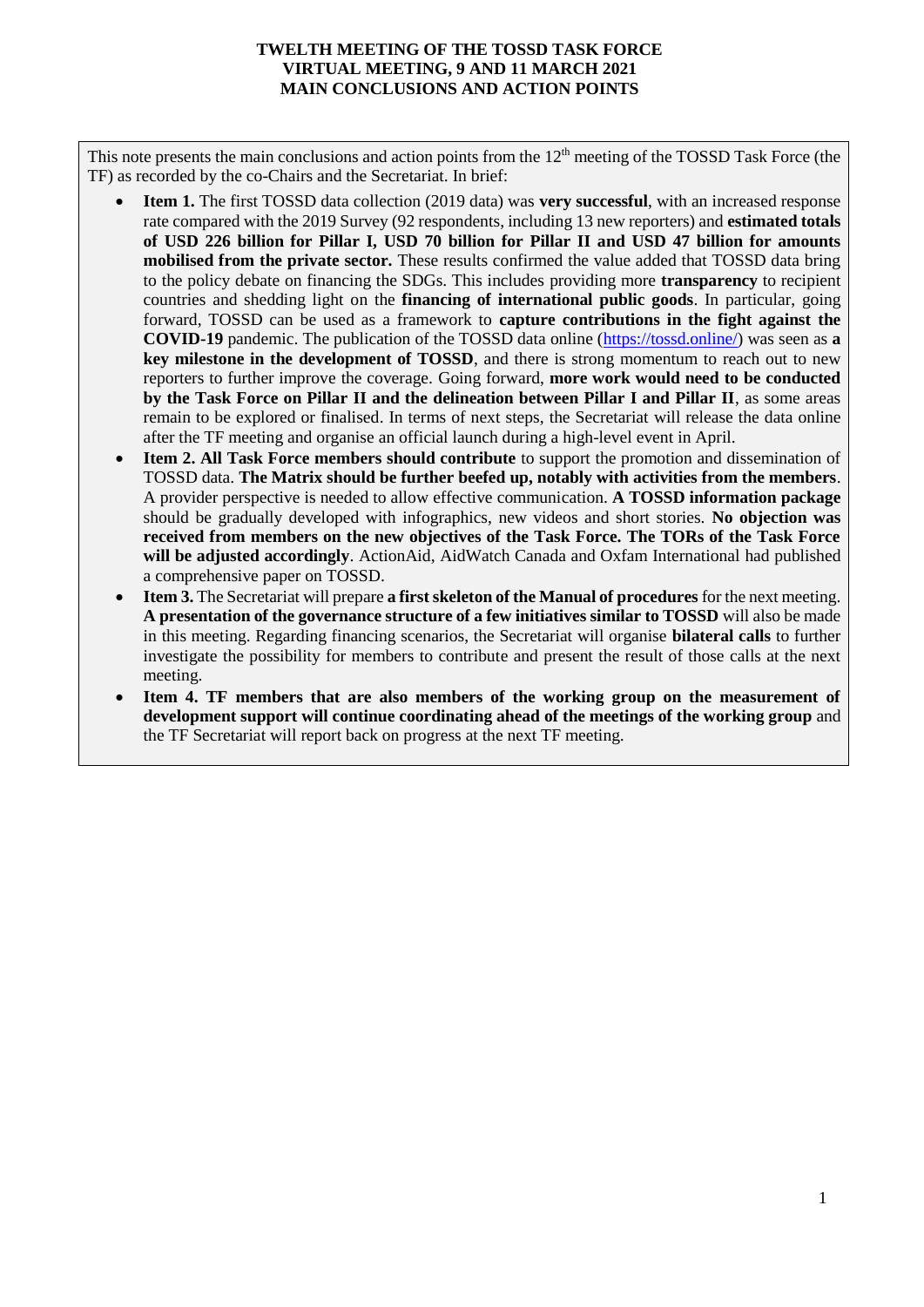|         | <b>Introduction and welcome</b>                                                                                                                                                                                                                                                                                                                                                                                                                                                                                                                                                                                                                                                                                                                                                                                                                                                                                                                                                                                                                                                                                                                                                                                                                                                                                                                                                                                                                                                                                                                                                                                                                                                                                                                                                                                                                                                                       |
|---------|-------------------------------------------------------------------------------------------------------------------------------------------------------------------------------------------------------------------------------------------------------------------------------------------------------------------------------------------------------------------------------------------------------------------------------------------------------------------------------------------------------------------------------------------------------------------------------------------------------------------------------------------------------------------------------------------------------------------------------------------------------------------------------------------------------------------------------------------------------------------------------------------------------------------------------------------------------------------------------------------------------------------------------------------------------------------------------------------------------------------------------------------------------------------------------------------------------------------------------------------------------------------------------------------------------------------------------------------------------------------------------------------------------------------------------------------------------------------------------------------------------------------------------------------------------------------------------------------------------------------------------------------------------------------------------------------------------------------------------------------------------------------------------------------------------------------------------------------------------------------------------------------------------|
|         | Mr. Ashwell Jenneker on behalf of Mr Risenga Maluleke, co-Chair of the TF and Mr. Laurent<br>Sarazin, co-Chair of the TF welcomed Russia as new observer to the Task Force. They also<br>welcomed the other participants and thanked them for their attendance.                                                                                                                                                                                                                                                                                                                                                                                                                                                                                                                                                                                                                                                                                                                                                                                                                                                                                                                                                                                                                                                                                                                                                                                                                                                                                                                                                                                                                                                                                                                                                                                                                                       |
| Item 1. | Item 1. Presentation of the first TOSSD dataset                                                                                                                                                                                                                                                                                                                                                                                                                                                                                                                                                                                                                                                                                                                                                                                                                                                                                                                                                                                                                                                                                                                                                                                                                                                                                                                                                                                                                                                                                                                                                                                                                                                                                                                                                                                                                                                       |
|         | The Secretariat made a presentation of the results of the first TOSSD data collection and of the data<br>in the "tossd.online" tool. It reported on a very successful exercise, with a much increased response<br>rate (92 respondents, including 13 new reporters) in comparison with the 2019 data survey and<br>estimated totals of USD 226 billion for Pillar I, USD 70 billion for Pillar II and USD 47 billion for<br>amounts mobilised from the private sector <sup>1</sup> . TOSSD data capture close to 60 000 activities not<br>reported so far, representing an additional USD 76 billion in official support. TOSSD also discloses<br>additional details on multilateral activities (the UN reported the details of their non-core resources<br>for a total amount of USD 20 billion). These results confirmed the value added that TOSSD data<br>bring to the policy debate on financing the SDGs:<br>Providing more transparency to recipient countries, by capturing data for a wider scope of<br>resources in support of sustainable development and from a wider range of providers<br>(including South-South Co-operation providers such as Chile, Costa Rica, Indonesia and<br>Nigeria). This point was illustrated during the meeting by showcasing the example of<br>Guatemala where TOSSD data capture more resources than current statistics on development<br>finance $(+ 11\%$ in total; $+ 37\%$ compared to concessional finance alone - ODA + multilateral<br>concessional outflows).<br>Shedding light on the financing of international public goods. Examples include the areas of<br>٠<br>biodiversity, health and climate. In particular, going forward, TOSSD can be used as a<br>framework to capture contributions in the fight against the COVID-19 pandemic.<br>The co-Chair from South Africa thanked all respondents for the efforts put into this first data |
|         | collection, which had led to this collective impressive success. He invited the Task Force reactions<br>on the initial analysis of the data collected and views on potential opportunities for marketing TOSSD<br>on this basis. Main points of the discussion are summarised below.                                                                                                                                                                                                                                                                                                                                                                                                                                                                                                                                                                                                                                                                                                                                                                                                                                                                                                                                                                                                                                                                                                                                                                                                                                                                                                                                                                                                                                                                                                                                                                                                                  |
|         | Data collection<br>Participants agreed that this first successful data collection was a milestone in the<br>development of TOSSD, and that there was momentum to reach out to new reporters to<br>further improve the coverage.<br>Participants noted the current gaps in TOSSD, given the non-participation of some large<br>٠<br>providers (Germany, World Bank). They recommended not to focus too much on these gaps<br>in volumes which were understandable for a first year of data collection, and should not<br>overshadow the improvements from a qualitative perspective (e.g. new data captured for<br>Pillar II and from South-South providers). For now, estimates could be used to fill the major<br>gaps.<br>Going forward, more work would needs to be conducted by the Task Force on Pillar II, as<br>$\bullet$<br>some areas remain to be explored or finalised (e.g. biodiversity) as well as on the delineation<br>between Pillar I and Pillar II.<br>In practical terms, the Secretariat had faced major resource issues in conducting this first<br>٠<br>data collection, which had translated in some delays in processing the files. The resources                                                                                                                                                                                                                                                                                                                                                                                                                                                                                                                                                                                                                                                                                                                            |
|         | needed for administering TOSSD would be discussed under Item 3. It was noted that<br>coordination between CRS and TOSSD reporting could be improved if reporters concerned<br>used the streamlined CRS/TOSSD file developed for that purpose.                                                                                                                                                                                                                                                                                                                                                                                                                                                                                                                                                                                                                                                                                                                                                                                                                                                                                                                                                                                                                                                                                                                                                                                                                                                                                                                                                                                                                                                                                                                                                                                                                                                         |
|         | Data visualisation tool                                                                                                                                                                                                                                                                                                                                                                                                                                                                                                                                                                                                                                                                                                                                                                                                                                                                                                                                                                                                                                                                                                                                                                                                                                                                                                                                                                                                                                                                                                                                                                                                                                                                                                                                                                                                                                                                               |
|         | As regards the visualisation tool, some expressed the view that the type of flow (grant or<br>otherwise) and concessionality should be added as filters in the tool. The Secretariat<br>indicated that the development of the tool had been the result of a consultation with the Task                                                                                                                                                                                                                                                                                                                                                                                                                                                                                                                                                                                                                                                                                                                                                                                                                                                                                                                                                                                                                                                                                                                                                                                                                                                                                                                                                                                                                                                                                                                                                                                                                |

 $<sup>1</sup>$  The presentation made to the Task Force was subsequently updated due to late submissions and additional data quality checks. The figures presented</sup> here are those as of 10 May 2021 (see the events page at www.tossd.org).

 $\overline{a}$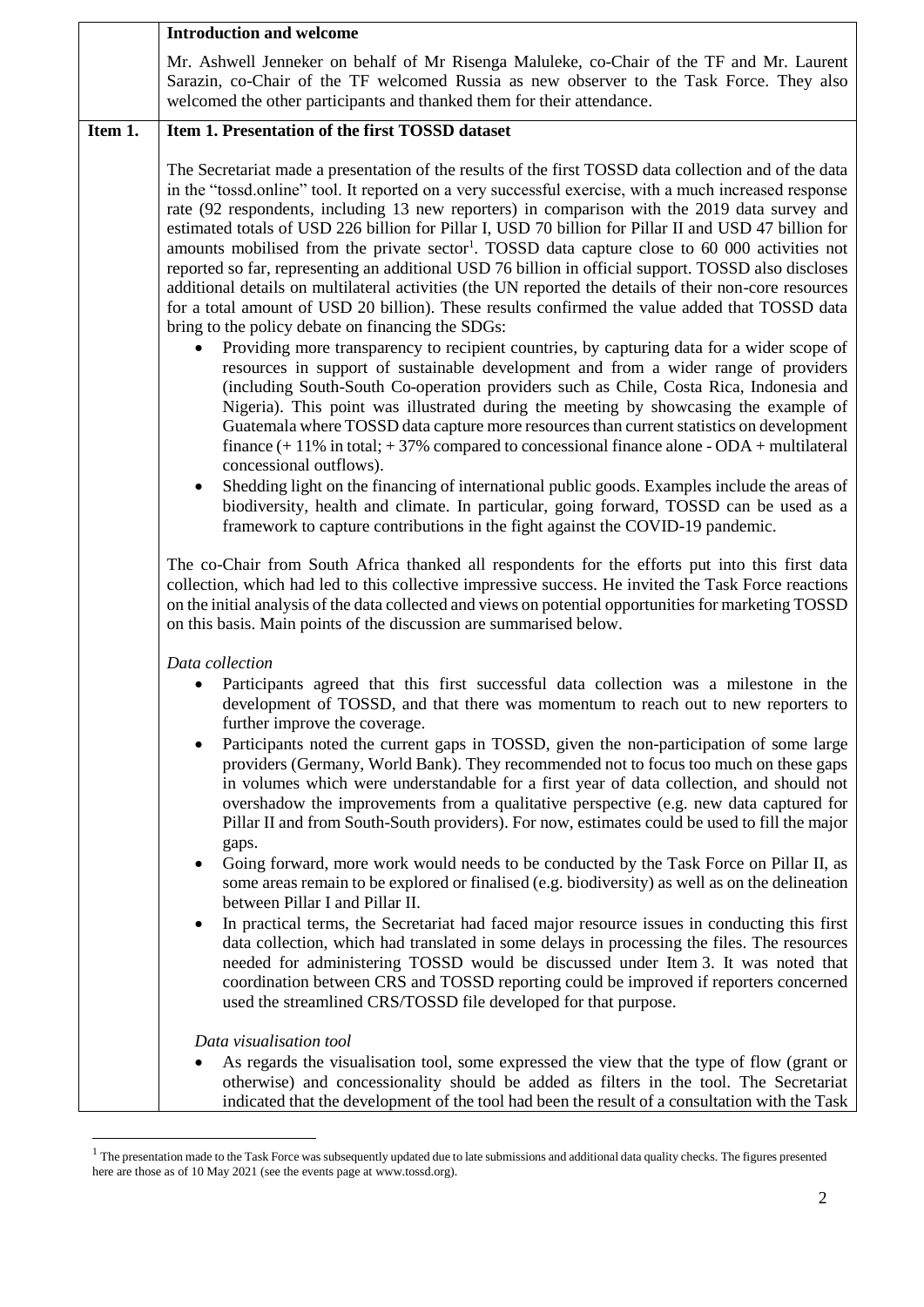|         | Force and that there was a trade-off between user-friendliness (simple tool, with a few key<br>dimensions to manipulate) and transparency (access to the full set of activity-level data to<br>allow users to carry their own analyses). The tool could nevertheless evolve, and the<br>possibility of introducing new filters would be considered.<br>Communication<br>In view of promoting TOSSD further, participants suggested developing and posting online<br>short videos/presentations based on the newly available TOSSD data.<br>In terms of next steps, the Secretariat would release the data online after the meeting and would<br>organise an official launch during a high-level event in April <sup>2</sup> .                                                                                                                                                                                                                                                                                                                                                                                                                                                                                                                                                                                                                                                                                                                                                                                                                                                                                                                                                                                                                                                                                                                                                                                                                                                                                                                                                                                                                                                                                                                                                                                                                                                                                                                                                                                                 |
|---------|-------------------------------------------------------------------------------------------------------------------------------------------------------------------------------------------------------------------------------------------------------------------------------------------------------------------------------------------------------------------------------------------------------------------------------------------------------------------------------------------------------------------------------------------------------------------------------------------------------------------------------------------------------------------------------------------------------------------------------------------------------------------------------------------------------------------------------------------------------------------------------------------------------------------------------------------------------------------------------------------------------------------------------------------------------------------------------------------------------------------------------------------------------------------------------------------------------------------------------------------------------------------------------------------------------------------------------------------------------------------------------------------------------------------------------------------------------------------------------------------------------------------------------------------------------------------------------------------------------------------------------------------------------------------------------------------------------------------------------------------------------------------------------------------------------------------------------------------------------------------------------------------------------------------------------------------------------------------------------------------------------------------------------------------------------------------------------------------------------------------------------------------------------------------------------------------------------------------------------------------------------------------------------------------------------------------------------------------------------------------------------------------------------------------------------------------------------------------------------------------------------------------------------|
| Item 2. | Strategy and proposed activities for the promotion of TOSSD and TOSSD data in 2021                                                                                                                                                                                                                                                                                                                                                                                                                                                                                                                                                                                                                                                                                                                                                                                                                                                                                                                                                                                                                                                                                                                                                                                                                                                                                                                                                                                                                                                                                                                                                                                                                                                                                                                                                                                                                                                                                                                                                                                                                                                                                                                                                                                                                                                                                                                                                                                                                                            |
|         | The Secretariat presented a summary of the background paper this item, including with updated<br>objectives for the Task Force. All communication activities should be aligned with these new<br>objectives. The Secretariat also presented the new TOSSD website, www.tossd.org. <sup>3</sup>                                                                                                                                                                                                                                                                                                                                                                                                                                                                                                                                                                                                                                                                                                                                                                                                                                                                                                                                                                                                                                                                                                                                                                                                                                                                                                                                                                                                                                                                                                                                                                                                                                                                                                                                                                                                                                                                                                                                                                                                                                                                                                                                                                                                                                |
|         | The main highlights from the discussion that followed included:                                                                                                                                                                                                                                                                                                                                                                                                                                                                                                                                                                                                                                                                                                                                                                                                                                                                                                                                                                                                                                                                                                                                                                                                                                                                                                                                                                                                                                                                                                                                                                                                                                                                                                                                                                                                                                                                                                                                                                                                                                                                                                                                                                                                                                                                                                                                                                                                                                                               |
|         | No objection was received from members on the new objectives of the Task Force. The<br>٠<br>TORs of the Task Force will be adjusted accordingly.<br>The Co-chair insisted that all TF members should participate in communications and<br>$\bullet$<br>outreach activities and asked that members submit to the Secretariat their planned activities<br>to promote TOSSD and TOSSD data this year.<br>Sweden will support the Activity 1 in the matrix on the "increased knowledge on the basic<br>$\bullet$<br>concepts contained in the TOSSD methodology" and is working on a manual that they will<br>distribute domestically. They also suggested to make an even more digestible format of the<br>RIs. The Secretariat indicated that the RIs are relatively short if compared to the CRS<br>Directives that comprise several hundred pages and several annexes.<br>One member asked if there had been communication within the ECLAC <sup>4</sup> and that it would<br>$\bullet$<br>be useful to include TOSSD data into the UN Voluntary National Reviews.<br>One member called for greater ambition in the activities proposed, including with a full<br>$\bullet$<br>communication package and videos. The member also indicated the importance of the<br>strategy paper and the necessity to promote it. Further communication material should be<br>developed to communicate on how to access the data. The member signalled the need to<br>come back to the discussion on the development of a provider perspective for TOSSD, which<br>will allow all providers (including South-South providers) to show their own results, and<br>that the TF should aim for progress on this issue at its next meeting.<br>The Secretariat indicated that training materials are being developed with support from the<br>$\bullet$<br>EU. The proposed activities are commensurate to the current capacity of the Secretariat. An<br>updated version of the Reporting Instructions is also being prepared and the new data<br>collection exercise will start at the end of April.<br>One member indicated that with the new data, TOSSD can be brought into G20 discussions.<br>٠<br>CSOs indicated that ActionAid, AidWatch Canada and Oxfam International had published<br>٠<br>a comprehensive paper on TOSSD. <sup>5</sup><br>Canada indicated that they will have a couple of pages in their annual report on TOSSD.<br>٠<br>They also suggested to have publications from members also publicised on the website. The |

<sup>&</sup>lt;sup>2</sup> See the side-event at the Financing for Development Forum on 12 April here:<https://tossd.org/events/>

<sup>&</sup>lt;sup>3</sup> In reaction to the presentation of the website where the EU was acknowledged for their funding, the co-Chair from the EU thanked the Secretariat and indicated that they were pleased with the website and to have invested EU funds so wisely into this product.

<sup>&</sup>lt;sup>4</sup> No specific initiative had yet been taken towards ECLAC yet.

<sup>&</sup>lt;sup>5</sup> See DOI.10.21201/2021.7390, for example at [https://policy-practice.oxfam.org/resources/total-official-support-for](https://policy-practice.oxfam.org/resources/total-official-support-for-sustainable-development-tossd-game-changer-or-mirage-621164/)[sustainable-development-tossd-game-changer-or-mirage-621164/](https://policy-practice.oxfam.org/resources/total-official-support-for-sustainable-development-tossd-game-changer-or-mirage-621164/)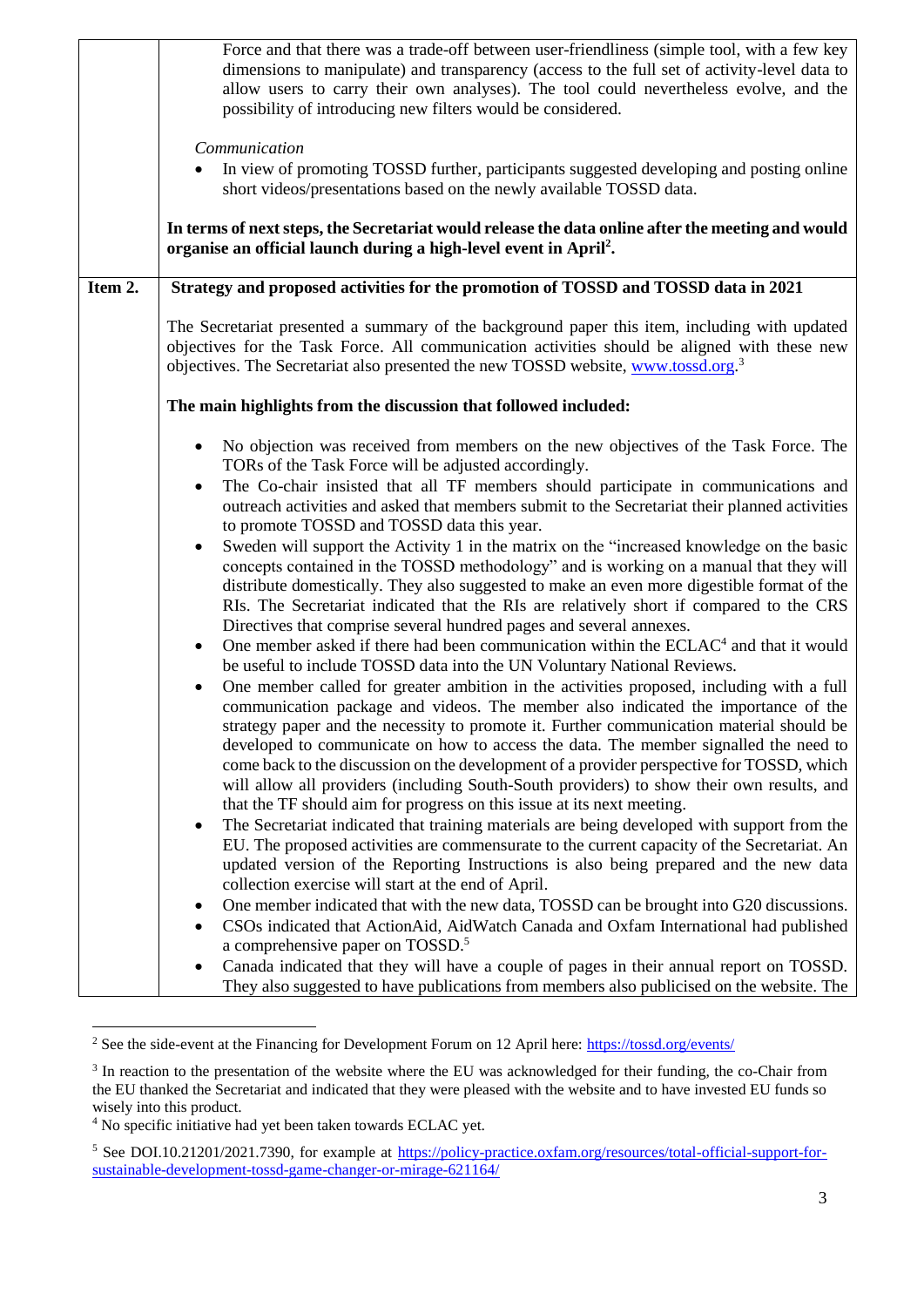|         | contribution of TOSSD to COVID-19 should be much more visible. The Secretariat could                                                                                                                  |
|---------|-------------------------------------------------------------------------------------------------------------------------------------------------------------------------------------------------------|
|         | carry out a short survey on what countries have as materials to be published.                                                                                                                         |
|         | Brazil (ABC) commented on the data published on tossd.online that more should be done on                                                                                                              |
|         | the validation of the sources of data: they noted that a lot of support presented as support to                                                                                                       |
|         | Brazil is actually coming from Brazil. They recalled their reservation towards the IPGs<br>concept. Brazil (IPEA) also suggested that the data quality review cycle will need to include              |
|         | a validation step for recipient countries.                                                                                                                                                            |
|         |                                                                                                                                                                                                       |
|         | In his wrap-up, the co-Chair highlighted the following points:                                                                                                                                        |
|         | All Task Force members should contribute to support the promotion and dissemination of<br>٠                                                                                                           |
|         | TOSSD data. The Matrix should be further beefed up, notably with activities from the                                                                                                                  |
|         | members.                                                                                                                                                                                              |
|         | A TOSSD information package should be gradually developed with infographics, new<br>$\bullet$                                                                                                         |
| Item 3. | videos and short stories.<br>Proposal to develop a basic manual of procedures and presentation of preliminary estimates                                                                               |
|         | of members' contributions to the TOSSD Task Force                                                                                                                                                     |
|         |                                                                                                                                                                                                       |
|         | Manual of procedures                                                                                                                                                                                  |
|         |                                                                                                                                                                                                       |
|         | The Secretariat presented a proposal to develop a basic manual of procedures for the Task Force.<br>The main highlights from the discussion that followed included the following elements:            |
|         | There was no objection to the creation of the Manual. Responding to questions by members,<br>$\bullet$                                                                                                |
|         | the Secretariat provided more detail on the potential content of some of the sections of the                                                                                                          |
|         | Manual:                                                                                                                                                                                               |
|         | On Membership: the Manual would clarify who can participate in the Task Force,<br>$\circ$                                                                                                             |
|         | and the need for a regional balance in the membership. It would clarify the                                                                                                                           |
|         | application process, including through official letters, which help to show the                                                                                                                       |
|         | commitment of the countries.<br>Rotation of co-Chairs: the Manual would propose options for a process of rotation                                                                                     |
|         | $\circ$<br>of co-Chairs.                                                                                                                                                                              |
|         | Decision-making process: the manual of procedures would help to discuss this issue,<br>$\circ$                                                                                                        |
|         | based on the previous discussions within the TF (consensus-based and / or majority).                                                                                                                  |
|         | Funding: expectations for providers to self-fund their participation.<br>$\circ$                                                                                                                      |
|         | The next TF meeting will include a presentation of the governance options of other                                                                                                                    |
|         | initiatives similar to TOSSD.                                                                                                                                                                         |
|         | A skeleton of a Manual of procedures, including an updated version of the TORs will be                                                                                                                |
|         | presented at the next meeting.                                                                                                                                                                        |
|         | The Secretariat will prepare a first skeleton of the Manual of procedures for the next meeting,                                                                                                       |
|         | A presentation of the governance structure of a few initiatives similar to TOSSD will also be                                                                                                         |
|         | made in this meeting.                                                                                                                                                                                 |
|         | Preliminary estimates                                                                                                                                                                                 |
|         |                                                                                                                                                                                                       |
|         | The Secretariat presented preliminary estimates of members' contributions to the TOSSD Task<br>Force along three scenarios.                                                                           |
|         | A base contribution equal for all members<br>٠                                                                                                                                                        |
|         | A base contribution by type of stakeholders<br>$\bullet$                                                                                                                                              |
|         | A base contribution by type of stakeholders + GNP-adjusted contribution<br>$\bullet$                                                                                                                  |
|         |                                                                                                                                                                                                       |
|         | The main reactions and highlights were as follows:                                                                                                                                                    |
|         | Overall members welcomed the various proposals.<br>$\bullet$                                                                                                                                          |
|         | The vast majority of members favoured scenario 1 (Base contribution equal for all members)<br>$\bullet$<br>or 2 (Base contribution by type of stakeholders), with a slight preference for scenario 2. |
|         | There was a proposal to modify the scenario 2 using income categories.<br>٠                                                                                                                           |
|         | Colombia requested to be placed in the dual /recipient provider category rather than provider                                                                                                         |
|         | category. An adjusted excel document, presenting revised estimates for financing the work                                                                                                             |
|         | of the Task Force was sent after the meeting reflecting this change.                                                                                                                                  |